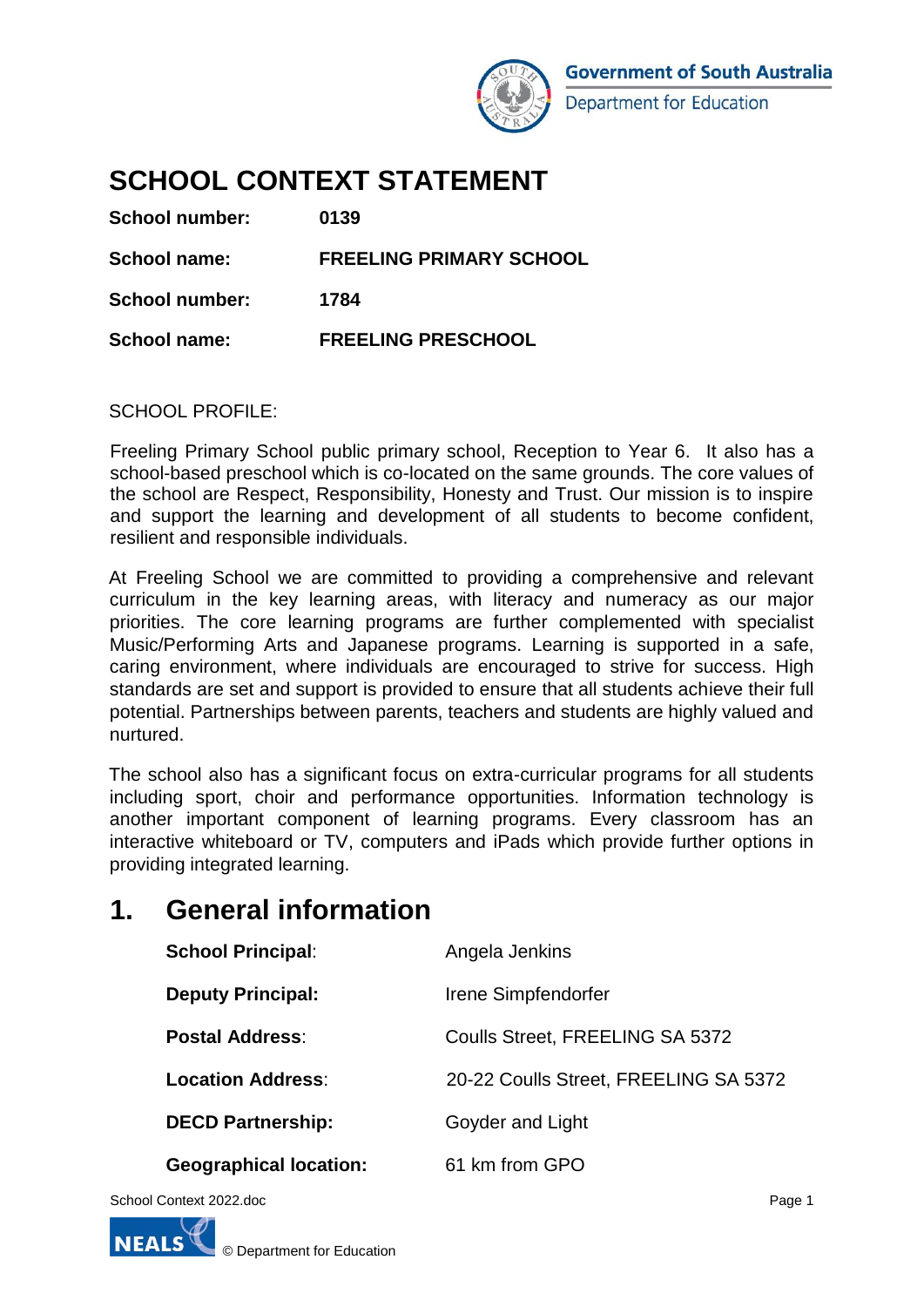**Telephone number :** 08 85 252 045

School website address: [www.freelingps.sa.edu.au](http://www.freelingps.sa.edu.au/)

**School e-mail address:** [dl.0139.info@schools.sa.edu.au](mailto:dl.0139.info@schools.sa.edu.au)

**Preschool**: Yes

**OHSC Service:** Out of School Hours Care operates before school 6:45-8:30 and after school 3:15 -6:15. The OSHC service is managed by Happy Haven

## **February FTE student enrolment:**

|                                                       | 2017         | 2018           | 2019             | 2020             | 2021 | 2022                     |
|-------------------------------------------------------|--------------|----------------|------------------|------------------|------|--------------------------|
| Preschool                                             | 46           | 42             | 32               | 38               | 36   | 31                       |
| <b>Reception</b>                                      | 38           | 48             | 40               | 39               | 35   | 35                       |
| Year 1                                                | 33           | 35             | 49               | 42               | 35   | 32                       |
| Year <sub>2</sub>                                     | 39           | 35             | 31               | 46               | 40   | 35                       |
| Year <sub>3</sub>                                     | 50           | 37             | 37               | 37               | 45   | 37                       |
| Year 4                                                | 30           | 49             | 33               | 40               | 37   | 42                       |
| Year 5                                                | 52           | 32             | 51               | 37               | 38   | 36                       |
| Year <sub>6</sub>                                     | 35           | 56             | 32               | 50               | 38   | 36                       |
| Year <sub>7</sub>                                     | 33           | 33             | 53               | 32               | 44   | $\overline{\phantom{a}}$ |
| <b>TOTAL</b><br>(School)                              | 310          | 325            | 326              | 323              | 312  |                          |
| <b>TOTAL</b><br><b>SCHOOL AND</b><br><b>PRESCHOOL</b> | 356          | 367            | 358              | 361              | 348  | 284                      |
| <b>School Card</b><br><b>Approvals</b>                | 58           | 50             | 50               | 91               | 90   |                          |
| <b>NESB Total</b>                                     | $\mathbf{1}$ | $\overline{2}$ | $\overline{2}$   |                  |      | $\pmb{0}$                |
| Aboriginal<br><b>FTE</b><br><b>Enrolment</b>          | 6            | $\overline{4}$ | $\boldsymbol{9}$ | $\boldsymbol{9}$ | 10   | 11                       |

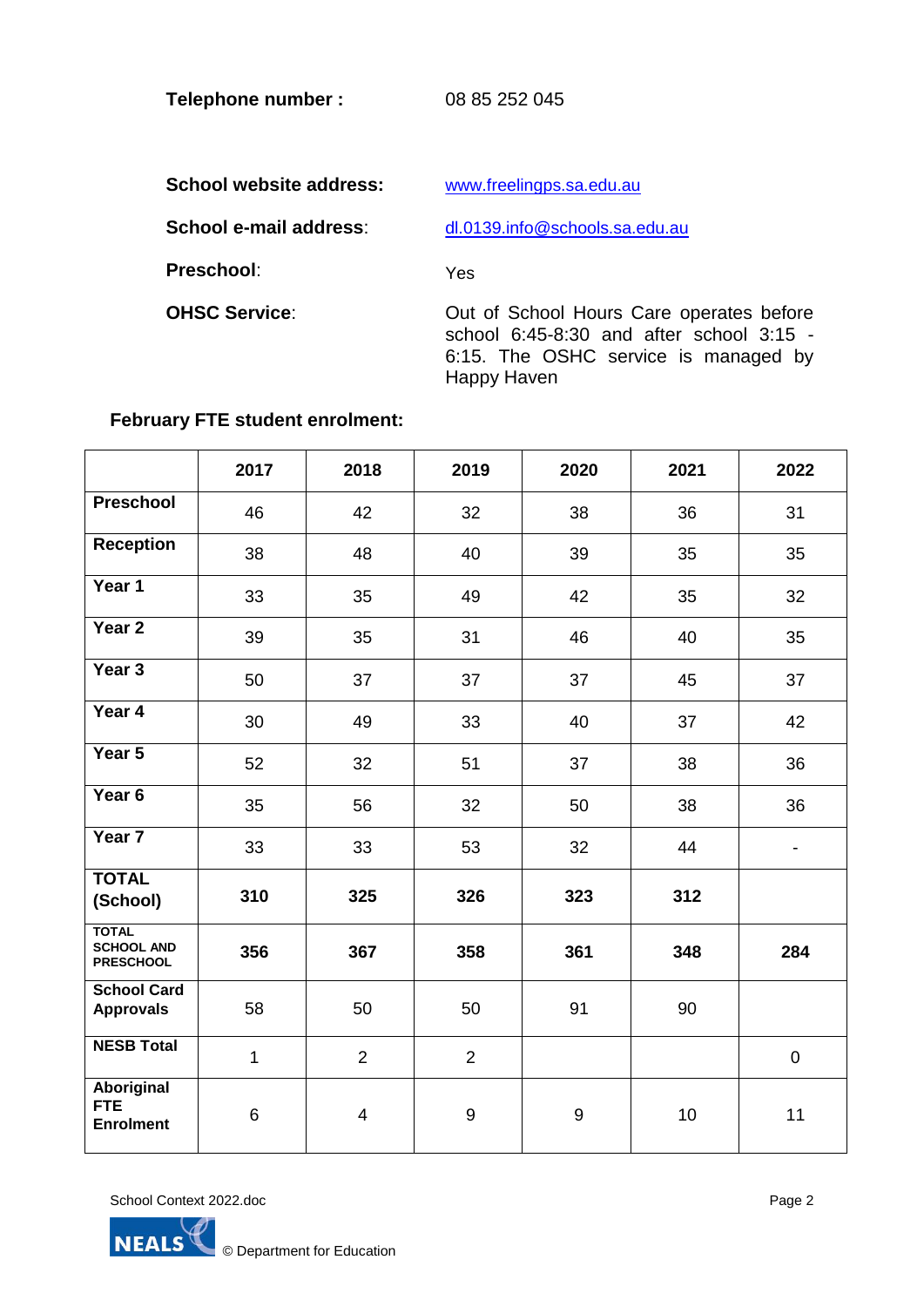Student enrolment trends: New housing developments have seen an increase in student numbers over the years. As a result of the movement of year 7 into the secondary schools, enrolments decreased at the start of 2022. Further house allotments are still being released

Staffing numbers (as at February census):

- Principal (Band A4) 1.0
- Deputy Principal (Band B2) 1.0
- Student Wellbeing Co-ordinator (Band B1) 0.8
- Literacy Co-ordinator (Band B1) 1.0
- 11.4 FTE teachers in the School; 1.2 FTE teachers in the Preschool
- 12 hours GSE, 213 hours SSO support
- Public transport access: There is no public transport within the town of Freeling. A user-pays bus service to and from Gawler operates daily. There is no longer a school bus that transports students from outlying areas to and from Freeling Primary School.
- Special site arrangements: Freeling is part of the Goyder and Light Partnership which is within the Gawler 1 Portfolio. The partnership includes preschool, primary and seconday sites in Kapunda, Wasleys, Roseworthy, Robertstown and Eudunda.

# **2. Students (and their welfare)**

# **General characteristics**

As a school that has experienced rapid growth, we currently have 10 classes R-6 and 1 preschool group. Freeling has a broad range of social-economic backgrounds. There are currently 37% of students that are school card holders.

There are currently 10 students who identify as Aboriginal from preschool to year 6.

# **Student well-being programs**

Student wellbeing is of a high priority. The school has a 0.8FTE student wellbeing position. The school accommodated individual student needs through our special education and intervention programs. For students with a verified special need, teachers develop individual learning programs (One Plans). These reflect the learning goals of each of the students. Students identified at risk of not achieving benchmarks are considered for available literacy and/or numeracy interventions. Intervention programs include pre-lit, mini-lit, macq-lit and Quicksmart.

Our wellbeing policy is based on our school values: Respect, Responsibility, Honesty and Trust. The student behaviour management and wellbeing policy incorporates a code of behaviour, expectations and consequences for behaviour in class and in the

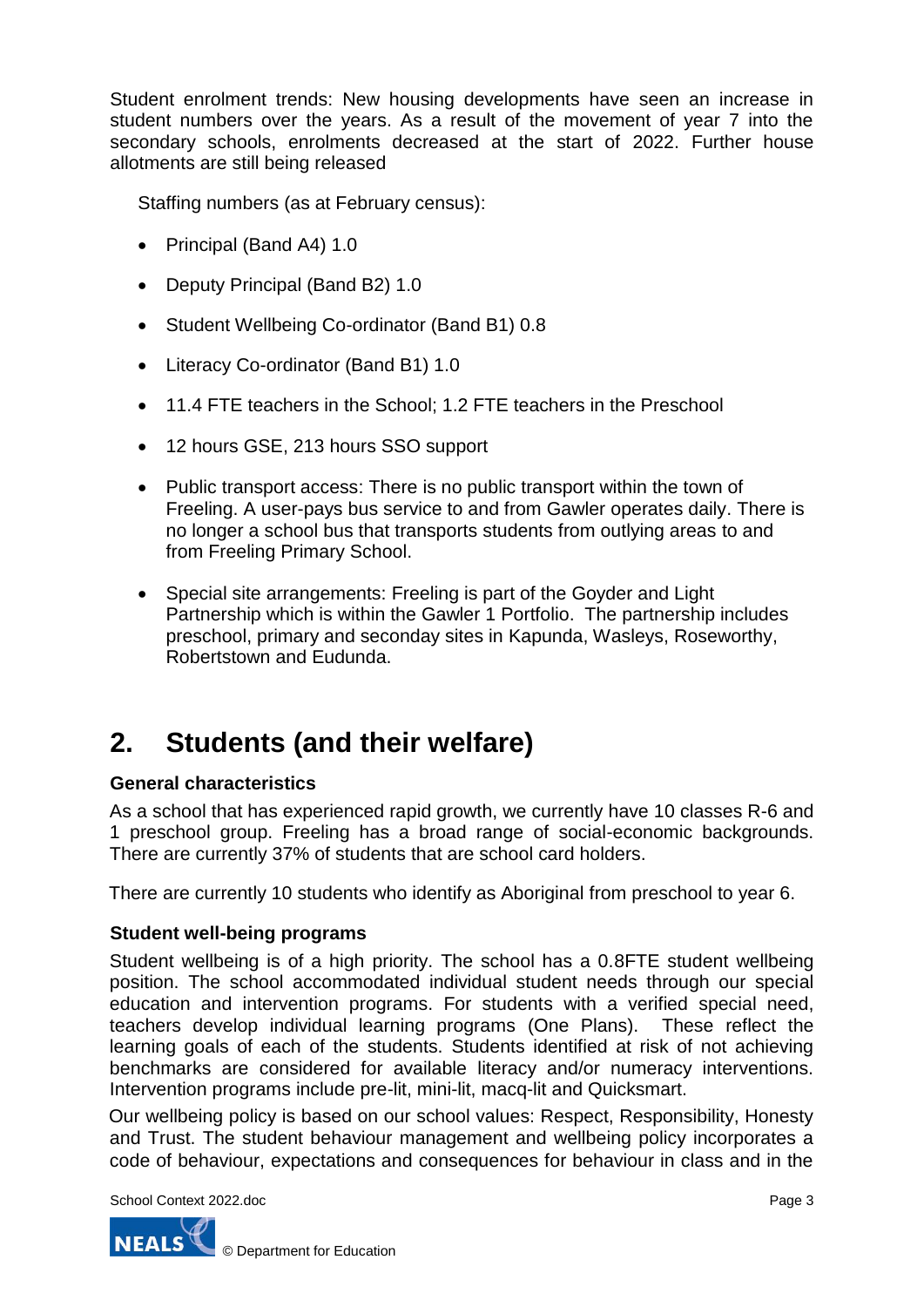yard. The school also has an anit-bullying policy. Families are involved promptly when problems arise.

## **Student Support Offered**

Working with students is considered essential in supporting them in changing behaviour and making positive choices. In 2022, we have introduced Interoception activities and an Interoception Room to support students with understanding how to regulate and return to the classroom "Ready to Learn".

The principles of Restorative Justice are used to support students in taking responsibility for their behaviour and to build positive relationships. Individual behaviour plans are developed for students when required.

## **Student Government**

Student Voice provides students with meaningful opportunities to express their views and to take an active responsibility within the school community. A number of subgroups are led by Student Voice and include Communication, Fundraising, Facilities and Wellbeing. Each class has 2 student voice representatives elected each year.

# **3. Key School Policies**

Site Improvement Plan and other key statements or policies:

- To improve student achievement in Literacy
- To improve student achievement in Numeracy

Recent key outcomes:

These are detailed in our school's Annual Report, which is available on our School Website.

# **4. Curriculum**

## **Subject Offerings**

Specialist instruction is offered as Non Instruction Time (NIT) for teachers in three Curriculum Areas across the school – LOTE (Japanese), PE and Performing Arts (Dance, Drama and Music).

These form part of our teaching of the areas of study as described in the mandated Department Curriculum Framework – the Australian Curriculum.

### **Special Needs**

Students who are verified as eligible, under the Students with Disabilities Policy, have a One Plan and receive support from either SSO staff or from a teacher who works with small groups of students.

## **Special Curriculum Features**

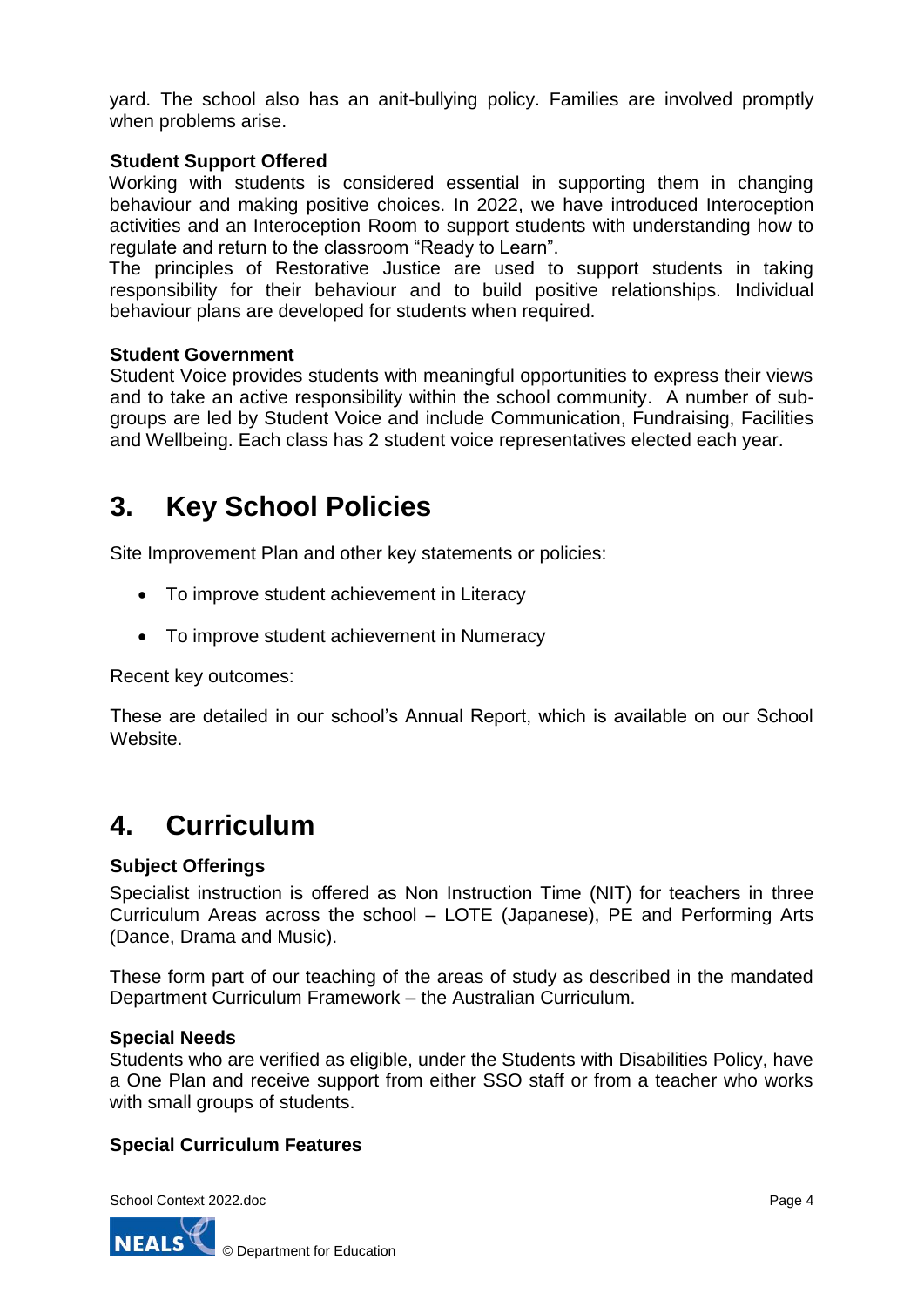We have a junior and a senior choir, and members of the senior choir perform at the annual Festival of Music in Adelaide.

### **Teaching methodology**

The school has 2 Site Improvement Committees. The Literacy and Numeracy Committees support our Site Improvement Plan priorities. All teachers are a part of a Site Improvement Committee.

The Student Engagement Wellbeing Committee is focused on developing a community of engaged, resilient, happy learners across the school. All teachers are a part of a Site Improvement Committee.

There has been significant investment in ICT resources, equipment, infrastructure and professional development to support staff to integrate ICT across all curriculum areas.

Interactive whiteboards have been installed in all classrooms and the WiFi system has been upgraded throughout the school.

### **Student assessment procedures and reporting**

A parent-teacher 'Meet and Greet' evening is held early in Term 1 and parent-teacher interviews are held in the second to last week of Term 1.

Written reports are sent home at the end of Terms 2 & 4.

Parents/caregivers and teachers are encouraged to arrange appointments as the need arises, to discuss student progress or issues throughout the year.

Teachers at Freeling P-7 School currently plan, assess and report against the Australian Curriculum and the Early Years Learning Framework. For students on One Plans, reports are written in relation to their individual learning goals, which are aligned with the Australian Curriculum.

# **5. Sporting Activities**

Children are encouraged and supported to participate in school and district SAPSASA team and individual events. The latter includes activities such as swimming and crosscountry running.

Our Sports Day includes all students from Preschool to Year 7. All students are allocated to one of our school's 4 Houses – Mudla Wirra, Light, Belvidere & Moorooroo.

Lunchtime activities are organised by our Student Voice.

Children's sport is catered for by town clubs e.g. football, netball, basketball, tennis and cricket.

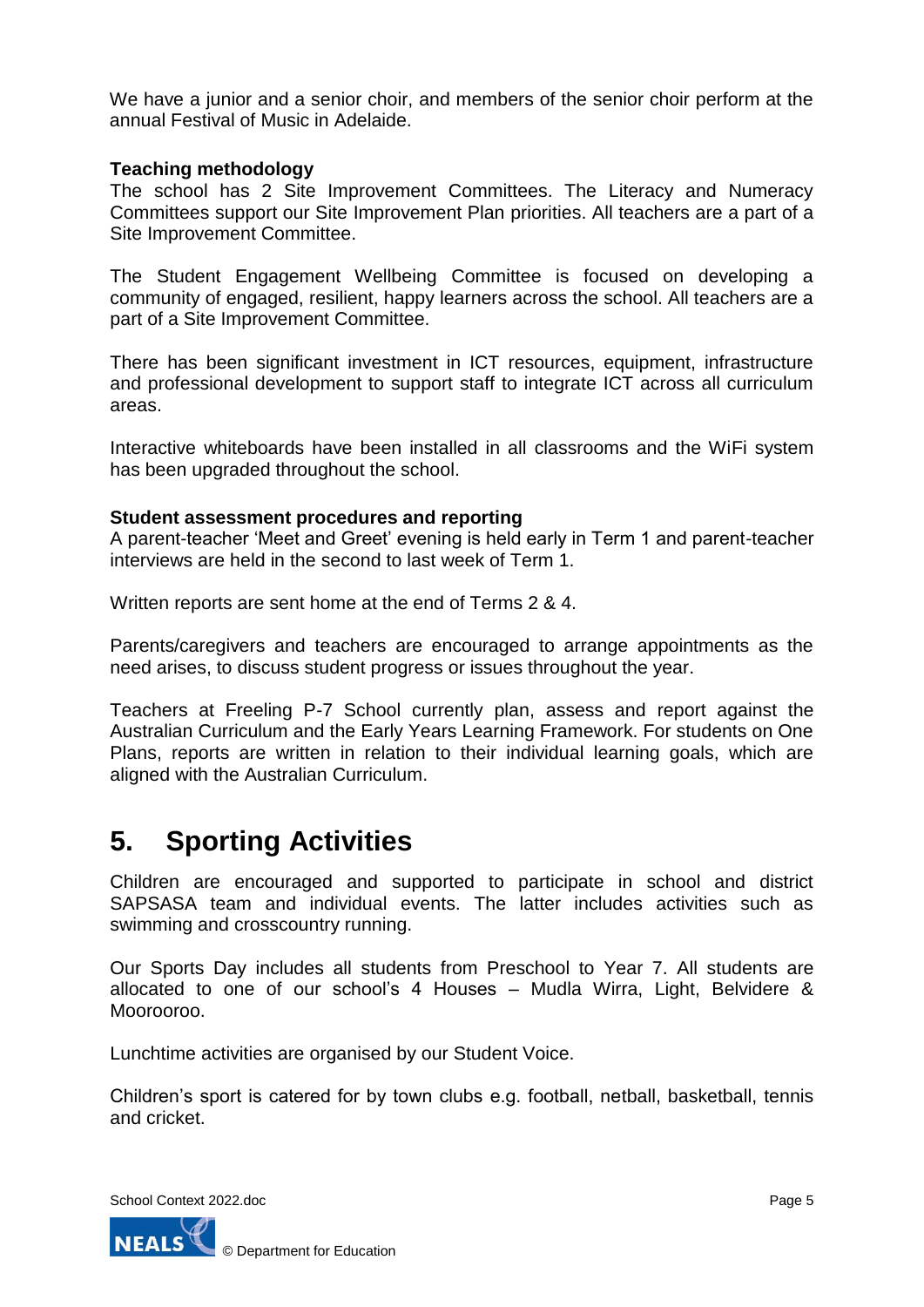The new F.A.R.M. centre was built in 2019 at the town recreation park and provides a venue for a variety of sports, 24hr gym and hire of venue facilities for locals and surrounding areas.

# **6. Other Co-Curricular Activities**

'Freeling Fortnight' is the first two weeks of each year. This now concludes with a 'Meet and Greet' Friday week 2, term 1.

# **7. Staff (and their welfare)**

# **Staff profile**

Most staff reside in the Gawler/Barossa area. Some staff commute from the Adelaide metropolitan area.

The Gawler/Barossa is a desirable area in which to live and teach and most staff choose to remain at our school for extended periods of time.

## **Leadership structure**

The school has a Principal and a Deputy Principal. There is currently a Student Wellbeing Co-ordinator (0.8 release), and a Literacy Co-ordinator (1.0 release) The major committees operating in the school are WHS, Student Engagement and Wellbeing, Literacy and Numeracy.

## **Staff support systems**

Staff are encouraged to work collaboratively in their Year Level Teams.

Site Improvement Plan Committees facilitate 'out-of-hours' professional learning opportunities for staff as well as contributing to our Pupil Free Days.

Staff capacity has been built through the active engagement of teachers in the Step 9 process.

## **Performance Management**

The Principal, Deputy Principal, Counsellor and Co-ordinator share line management responsibility for staff; meeting with staff each term to discuss learning programs; Performance Development Plans (for all teachers) and staff-initiated agenda items. Staff are encouraged to take responsibility for managing their performance and teachers use the Australian Professional Standards for Teachers and TfEL when setting their performance goals.

## **Staff utilisation policies**

Many highly skilled and dedicated SSO staff are employed in both the school and the preschool throughout each year.

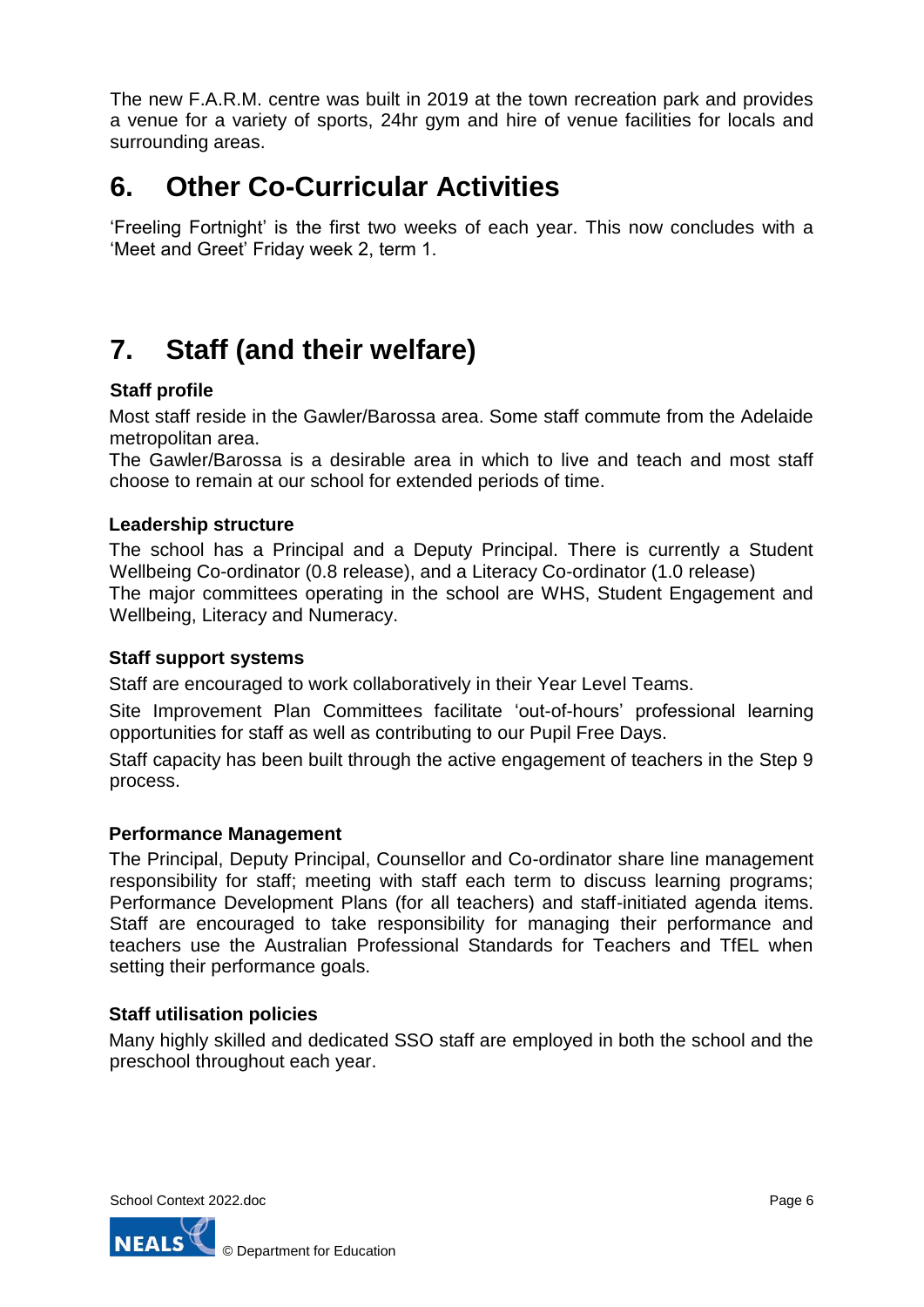# **8. Incentives, support and award conditions for Staff**

- Complexity placement points : Nil.
- Isolation placement points : Nil.
- Shorter terms
	- : Not Applicable.
- Travelling time
	- : Not Applicable.
- Housing assistance
	- : Not Applicable.
- Cash in lieu of removal allowance: Not Applicable.
	- Additional increment allowance
		- : Not Applicable.
- Designated schools benefits
	- : Not Applicable.
- Aboriginal/Anangu schools
	- : No.
- Medical and dental treatment expenses
	- : Not Applicable.
- Locality allowances
	- : Not Applicable.
- Relocation assistance
	- : Not Applicable.
- Principal's telephone costs : Not Applicable.

It is recommended that staff contact their Site Human Resource Consultant to clarify if any of the above *'Incentives, support and award conditions for Staff'* are applicable to their specific circumstance or condition of employment.

# **9. School Facilities**

# **Buildings and grounds:**

The main building, has recently undergone significant renovations and a new STEM facility within the building was completed late in 2017. In addition to the STEM facilities, the main building houses the administration area, the resource centre, staff room, teacher preparation space and staff toilets. This building was built in the 1980s and is adjacent to the heritage building, which houses two classrooms.

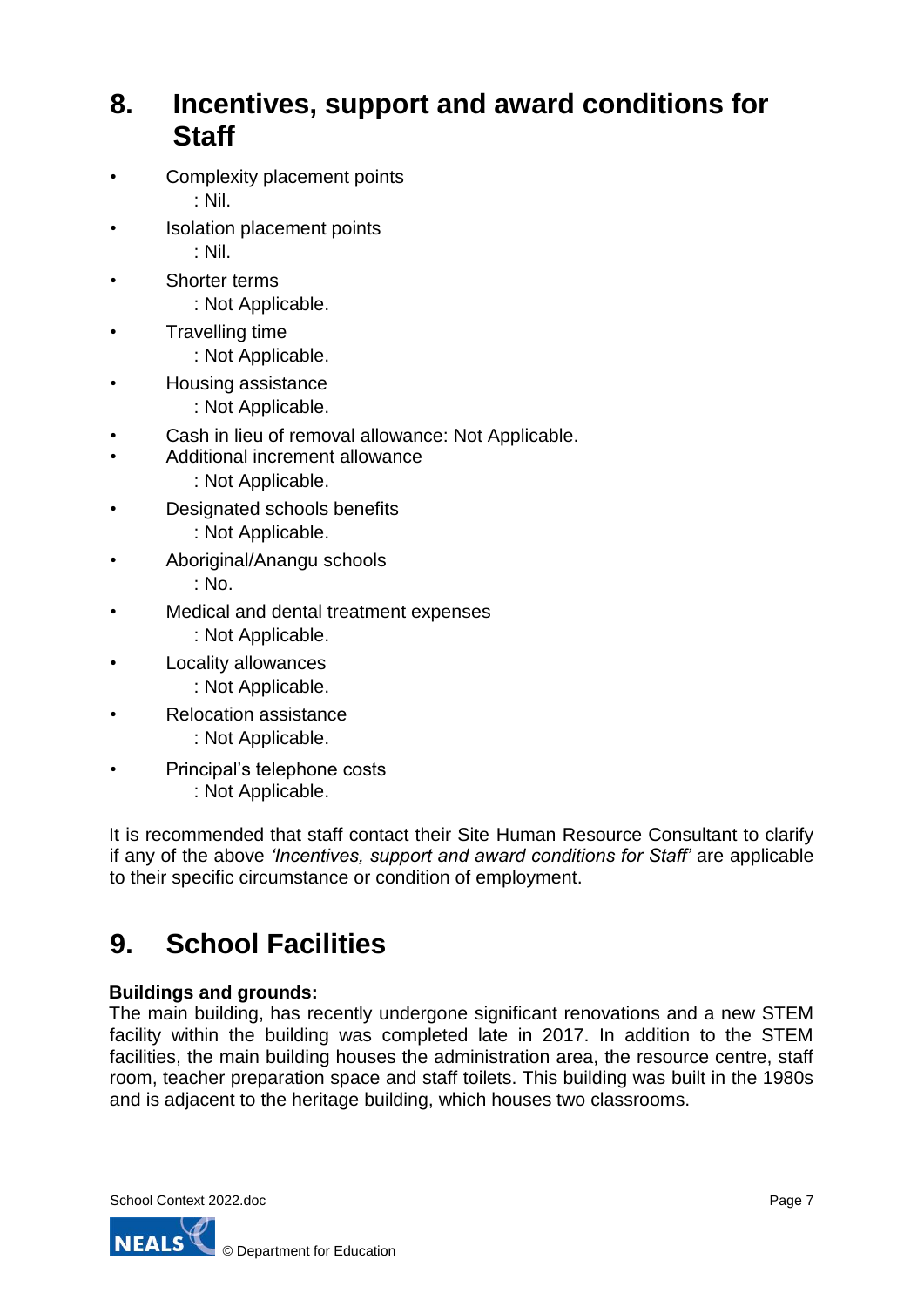There are 7 transportable buildings on site – four double transportables, two single transportables and a triple building. The triple building has a teacher preparation space. The most recent double transportable was added in 2017.

In 2017 our new preschool officially opened. This is adjacent to the main building.

### **Heating and cooling**

All rooms have refrigerated air conditioning and heating.

### **Specialist facilities and equipment**

There is a large Covered Outdoor Learning Area (COLA), which was built in 2007 through BER funding.

### **Student facilities**

The school has its own grassed playing field, playground equipment, COLA, quiet eating areas and shaded play areas.

### **Staff facilities**

Staff have access to a workspace in the triple block and teacher preparation area in the main building (on the mezzanine). There is a photocopier for general use in the STEM area and two computers and a staff only photocopier in the teacher preparation area. In 2017 as part of the STEM works, the staff room was re-located and is now adjacent to the resource centre.

### **Access for students and staff with disabilities**

The school is generally accessible for people with disabilities. Four of the transportable buildings are not currently accessible for people in wheelchairs.

# **10. School Operations**

Governing Council is the parent representative body and sub-committees operate as part of the Governing Council structure.

Staff, students and parents are consulted through their respective meetings and forums and through surveys and questionnaires. Students, staff and parents are also invited to respond to the Annual DfE Opinion Surveys.

## **Regular publications**

The school newsletter is used to communicate regularly with our school community. This fortnightly publication is available on our school's website: [www.freelingps.sa.edu.au](http://www.freelingps.sa.edu.au/) [a](http://www.freelingps.sa.edu.au/)nd on the Freeling Primary School app, which is available for download at no cost from the iTunes app store and Google PlayStore. The Freeling P-7 Facebook page is updated regularly with information about school event and important reminders.

## **Other communication**

Staff and Parent Handbooks are updated annually and are available on our Website. Communication with and between staff occurs through email, the day book and weekly staff bulletin.